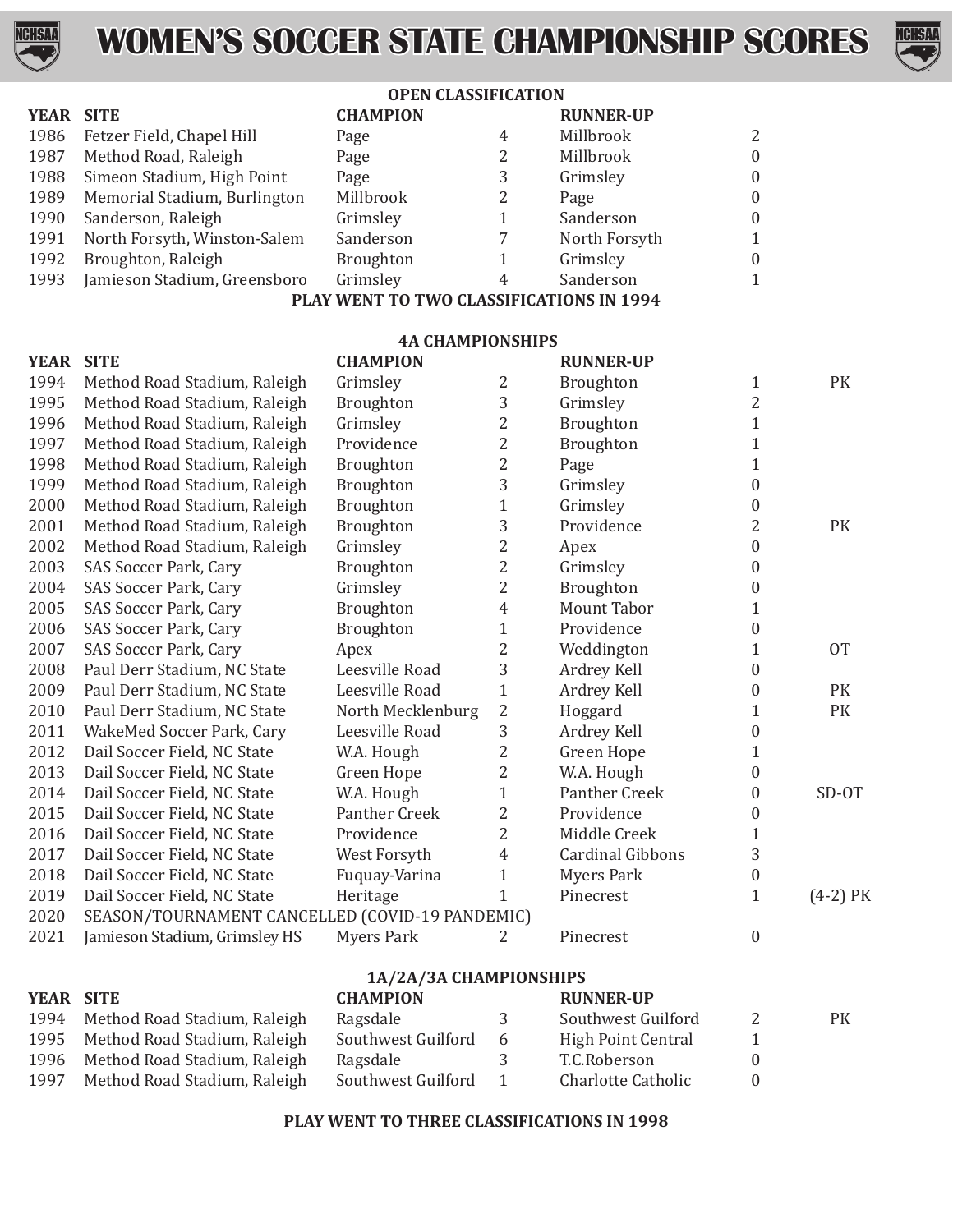



#### **3A CHAMPIONSHIPS YEAR SITE CHAMPION RUNNER-UP**<br>1998 Method Road Stadium, Raleigh East Chanel Hill 3 T.C. Roberson 1998 Method Road Stadium, Raleigh East Chapel Hill 3 T.C. Roberson 2<br>1999 Method Road Stadium, Raleigh Ragsdale 2 Fuquay-Varina 1 1999 Method Road Stadium, Raleigh Ragsdale and 2 Fuquay-Varina 1<br>1900 Method Road Stadium, Raleigh East Chapel Hill 3 Asheville 3 Asheville 2000 Method Road Stadium, Raleigh East Chapel Hill 3 Asheville 1 0<br>2001 Method Road Stadium, Raleigh Southwest Guilford 4 T.C. Roberson 1 2001 Method Road Stadium, Raleigh Southwest Guilford 4 T.C. Roberson 1<br>2002 Method Road Stadium, Raleigh Southwest Guilford 3 T.C. Roberson 2 2002 Method Road Stadium, Raleigh Southwest Guilford 3 T.C. Roberson 2 2 OT<br>2003 SAS Soccer Park. Cary White Oak 2 T.C. Roberson 1 PK 2003 SAS Soccer Park, Cary White Oak 2 T.C. Roberson 1 PK 2004 SAS Soccer Park, Cary East Chapel Hill 4 Parkwood 1 2005 SAS Soccer Park, Cary Ragsdale 4 White Oak 1 2006 SAS Soccer Park, Cary White Oak 6 Southwest Guilford 1 2007 SAS Soccer Park, Cary  $\begin{array}{ccc}\n 2007 & SAS$  Soccer Park, Cary  $\begin{array}{ccc}\n 2008 & Paul \text{ Derr} \text{ Stadium.} \text{NC} \text{ State} \\
 \end{array} & \begin{array}{ccc}\n 0 \\
 1\n \end{array} & \begin{array}{ccc}\n 3 \\
 4\n \end{array} & \begin{array}{ccc}\n 2 \\
 7\n \end{array} & \begin{array}{ccc}\n 2\n \end{array} & \begin{array}{ccc}\n 2\n \end{array} & \begin{array}{ccc}\n 3\n \end{array}$ 2008 Paul Derr Stadium, NC State White Oak  $\begin{array}{ccc} 4 & \text{T.C. Robertson} & 0 \\ 2009 & \text{Paul Derr Stadium. NC State} & \text{White Oak} & 5 & \text{Kings Mountain} \end{array}$ 2009 Paul Derr Stadium, NC State Mhite Oak 5 Kings Mountain 0<br>2010 Paul Derr Stadium, NC State Marvin Ridge 1 Cardinal Gibbons 0 2010 Paul Derr Stadium, NC State Marvin Ridge 1 Cardinal Gibbons 0<br>2011 WakeMed Soccer Park, Cary Charlotte Catholic 2 Cardinal Gibbons 1 2011 WakeMed Soccer Park, Cary and Charlotte Catholic 2 and Cardinal Gibbons 1<br>2012 Dail Soccer Field, NC State 1 White Oak 2 Charlotte Catholic 1 2012 Dail Soccer Field, NC State  $\begin{array}{ccc}\n & \text{White Oak} \\
2013 & \text{Dail Soccer Field, NC State} \\
 & \text{Cardinal Gibbs} \\
 & 3 \\
 & \text{St. Stephens}\n\end{array}$ 2013 Dail Soccer Field, NC State Cardinal Gibbons 3 St. Stephens 0<br>2014 Dail Soccer Field, NC State Chapel Hill 2 Weddington 1 2014 Dail Soccer Field, NC State Chapel Hill 2 Weddington 1<br>2015 Dail Soccer Field, NC State A.C. Reynolds 2 Swansboro 1 2015 Dail Soccer Field, NC State A.C. Reynolds 2 Swansboro 1<br>2016 Dail Soccer Field. NC State Weddington 2 lacksonville 1 2016 Dail Soccer Field, NC State Weddington 2 Jacksonville 1 2017 Dail Soccer Field, NC State 1 Weddington 2 Corinth Holders 1<br>
2018 Dail Soccer Field, NC State 1 Chapel Hill 1 Cox Mill 0 2018 Dail Soccer Field, NC State Chapel Hill 1 Cox Mill 0 0<br>2019 Dail Soccer Field, NC State East Chapel Hill 2 T.C. Roberson 0 2019 Dail Soccer Field, NC State<br>2020 SEASON/TOURNAMENT C. 2020 SEASON/TOURNAMENT CANCELLED (COVID-19 PANDEMIC)<br>2021 Iamieson Stadium, Grimslev HS Cox Mill 1 Iamieson Stadium, Grimsley HS Cox Mill 1 Chapel Hill 0 **1A/2A CHAMPIONSHIPS YEAR SITE CHAMPION RUNNER-UP**<br>1998 Method Road Stadium. Raleigh High Point Central 4 **Eastern Alamance** 1998 Method Road Stadium, Raleigh High Point Central 4 Eastern Alamance 0<br>1999 Method Road Stadium, Raleigh High Point Central 1 Swansboro 0 1999 Method Road Stadium, Raleigh High Point Central 1 Swansboro 0 0<br>2000 Method Road Stadium. Raleigh Richlands 3 High Point Central 1 2000 Method Road Stadium, Raleigh Richlands 3 High Point Central 1 2001 Method Road Stadium, Raleigh Richlands 3 Parkwood 1 2002 Method Road Stadium, Raleigh Charlotte Catholic 1 Western Guilford 0 2002 Method Road Stadium, Raleigh Charlotte Catholic 1 Western Guilford 0<br>2003 SAS Soccer Park. Cary Charlotte Catholic 4 Richlands 0 2003 SAS Soccer Park, Cary Charlotte Catholic 4 Richlands 0 2004 SAS Soccer Park, Cary Western Guilford 2 Hibriten 0 2005 SAS Soccer Park, Cary Western Guilford 2 Charlotte Catholic 1 SAS Soccer Park, Cary

# **PLAY WENT TO FOUR CLASSIFICATIONS IN 2007 2A CHAMPIONSHIPS**

|      |                                                 | ZA UHAMPIUNSHIPS        |   |                     |          |             |
|------|-------------------------------------------------|-------------------------|---|---------------------|----------|-------------|
| YEAR | <b>SITE</b>                                     | <b>CHAMPION</b>         |   | <b>RUNNER-UP</b>    |          |             |
| 2007 | SAS Soccer Park, Cary                           | <b>Cardinal Gibbons</b> |   | Shelby              |          |             |
| 2008 | Paul Derr Stadium, NC State                     | First Flight            |   | Forbush             |          |             |
| 2009 | Paul Derr Stadium, NC State                     | Swansboro               | 2 | Forbush             |          | <b>OT</b>   |
| 2010 | Paul Derr Stadium, NC State                     | Swansboro               | 2 | Forbush             |          |             |
| 2011 | WakeMed Soccer Park, Cary                       | Cuthbertson             | 2 | Carrboro            |          | PK          |
| 2012 | Dail Soccer Field, NC State                     | Carrboro                | 2 | Cuthbertson         |          |             |
| 2013 | Dail Soccer Field, NC State                     | Swansboro               | 3 | South Iredell       |          |             |
| 2014 | Dail Soccer Field, NC State                     | West Stokes             | 2 | Washington          |          |             |
| 2015 | Dail Soccer Field, NC State                     | Carrboro                | 2 | Forbush             |          | <b>OT</b>   |
| 2016 | Dail Soccer Field, NC State                     | Carrboro                |   | Forbush             |          | <b>OT</b>   |
| 2017 | Dail Soccer Field, NC State                     | Carrboro                | 3 | West Stokes         |          |             |
| 2018 | Dail Soccer Field, NC State                     | First Flight            | 6 | Lake Norman Charter |          |             |
| 2019 | Dail Soccer Field, NC State                     | Carrboro                |   | Lake Norman Charter |          | $(4-3)$ PK) |
| 2020 | SEASON/TOURNAMENT CANCELLED (COVID-19 PANDEMIC) |                         |   |                     |          |             |
| 2021 | Jamieson Stadium, Grimsley HS                   | Lake Norman Charter 5   |   | Carrboro            | $^{(1)}$ |             |